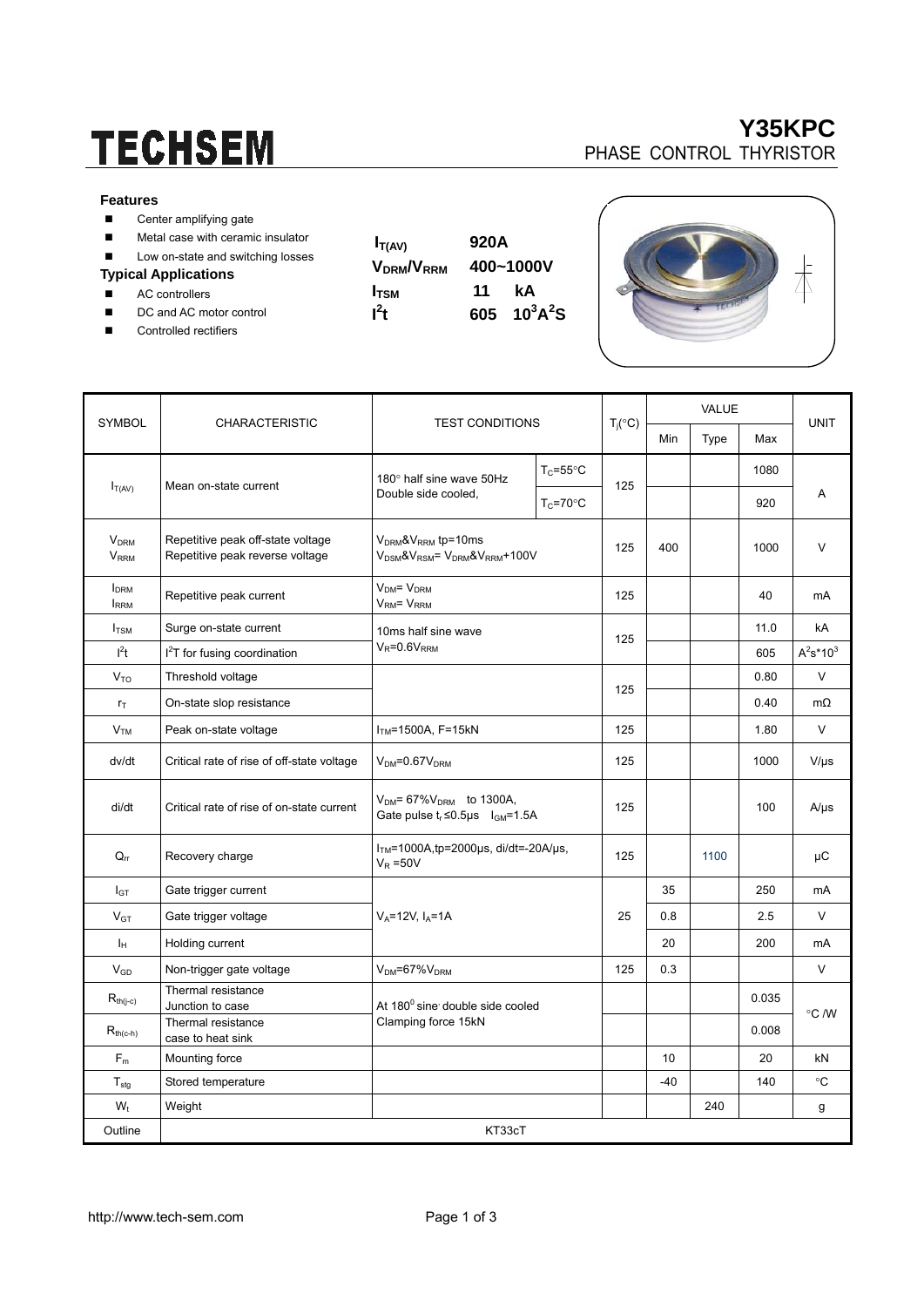## **TECHSEM**

### Peak On-state Voltage Vs.Peak On-state Current 4 3.5 Instantaneous on-state voltage, volts Instantaneous on-state voltage,volts  $T = 125$ °C 3 2.5 2 1.5 1 0.5 100 1000 10000 Instantaneous on-state currant,amperes





















# Fig.1 Fig.2

http://www.tech-sem.com Page 2 of 3